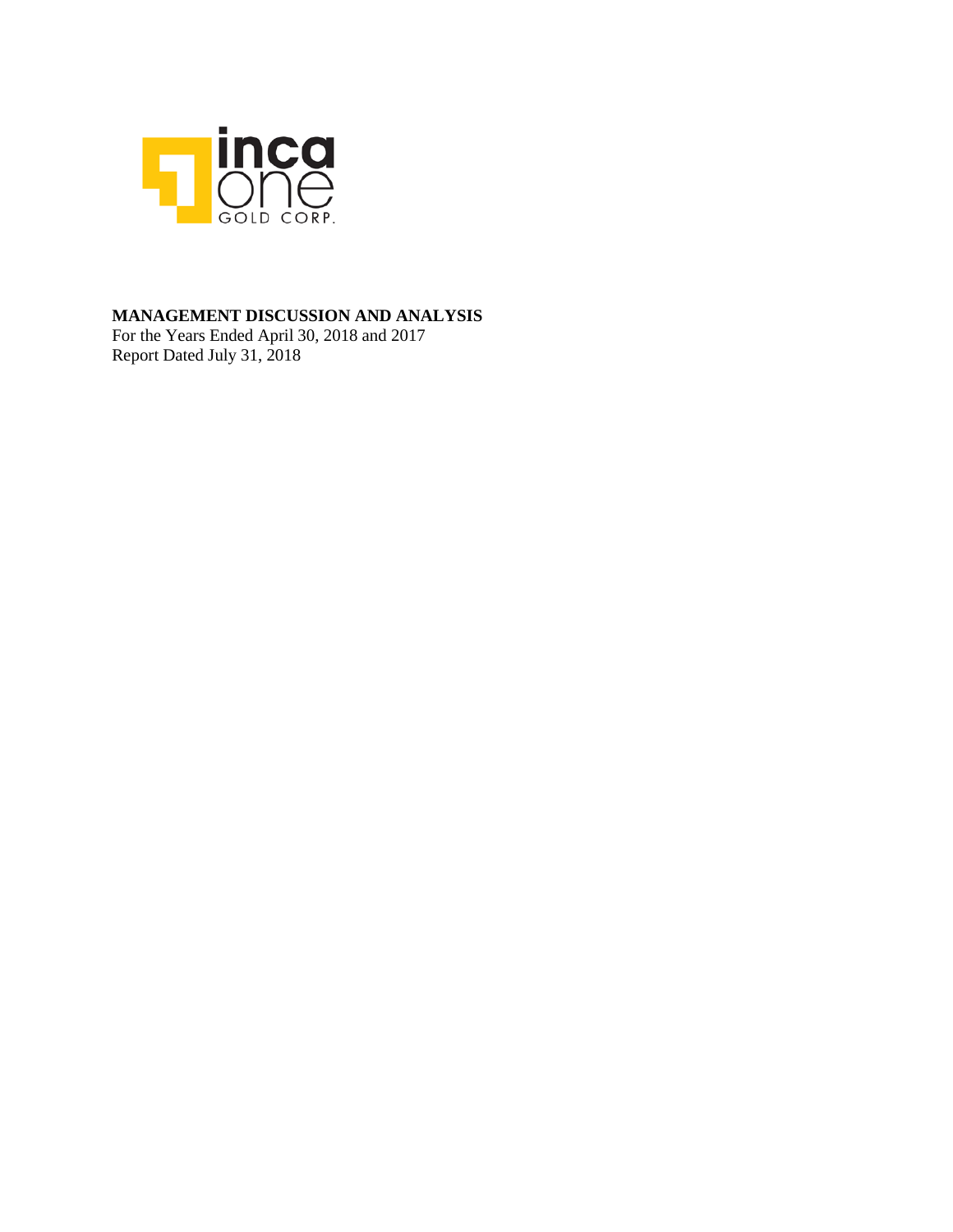Management Discussion & Analysis For the Years Ended April 30, 2018 and 2017

This Management's Discussion and Analysis ("MD&A") of Inca One Gold Corp. (the "Company" or "Inca One") has been prepared by management as of July 31, 2018, and should be read in conjunction with the Company's audited consolidated financial statements of for the years ended April 30, 2018 and 2017 and the related notes thereto. This MD&A has been reviewed and approved by the Board of Directors of the Company. Unless otherwise specified, all financial information has been prepared in accordance with International Financial Reporting Standards ("IFRS") as issued by the International Accounting Standards Board. All dollar amounts herein are expressed in Canadian Dollars unless stated otherwise. References to US\$ are to United States dollars.

This MD&A contains forward-looking statements and should be read in conjunction with the risk factors described in "**Risks and Uncertainties**" and "**Cautionary Statement on Forward-Looking Information**" at the end of this MD&A.

### **Description of the Business**

Inca One was incorporated on November 9, 2005 and is engaged in the business of developing gold-bearing mineral processing operations in Peru, to service government permitted small scale miners. In recent years the Peruvian government instituted a formalization process for informal miners as part of its efforts to regulate their activities. The Company, through its Peruvian subsidiary Chala One SAC, ("Chala One"), acquired a Peruvian mineral processing plant (the "Chala Plant"), which the Company successfully upgraded to approximately 100 tonnes per day ("TPD") capacity, and began commercial production in February 2015. The Company purchases high grade gold mill feed from legally recognized Peruvian artisanal and small scale miners and processes the material for export of gold doré.

The Company is actively evaluating other potential mineral projects including additional mineral processing operations.

Inca One is listed on the TSX Venture Exchange (the "TSX-V") under the symbol "IO", on the Frankfurt Stock Exchange under the symbol "SU9.F", and the Santiago Stock Exchange Venture under the symbol "IOCL".

### **Key Period Definitions (used below)**

- three months ended April 30, 2018 (**"the Quarter" or "Q4 2018"**);
- three months ended January 31, 2018 (**"Q3 2018"**)
- three months ended October 31, 2017 (**"Q2 2018"**)
- three months ended July 31, 2017 ("**Q1 2018**");
- three months ended April 30, 2017 ("**Q4 2017**");
- year ended April 30, 2018 ("**YE 2018**"); and
- year ended April 30, 2017 ("**YE 2017**");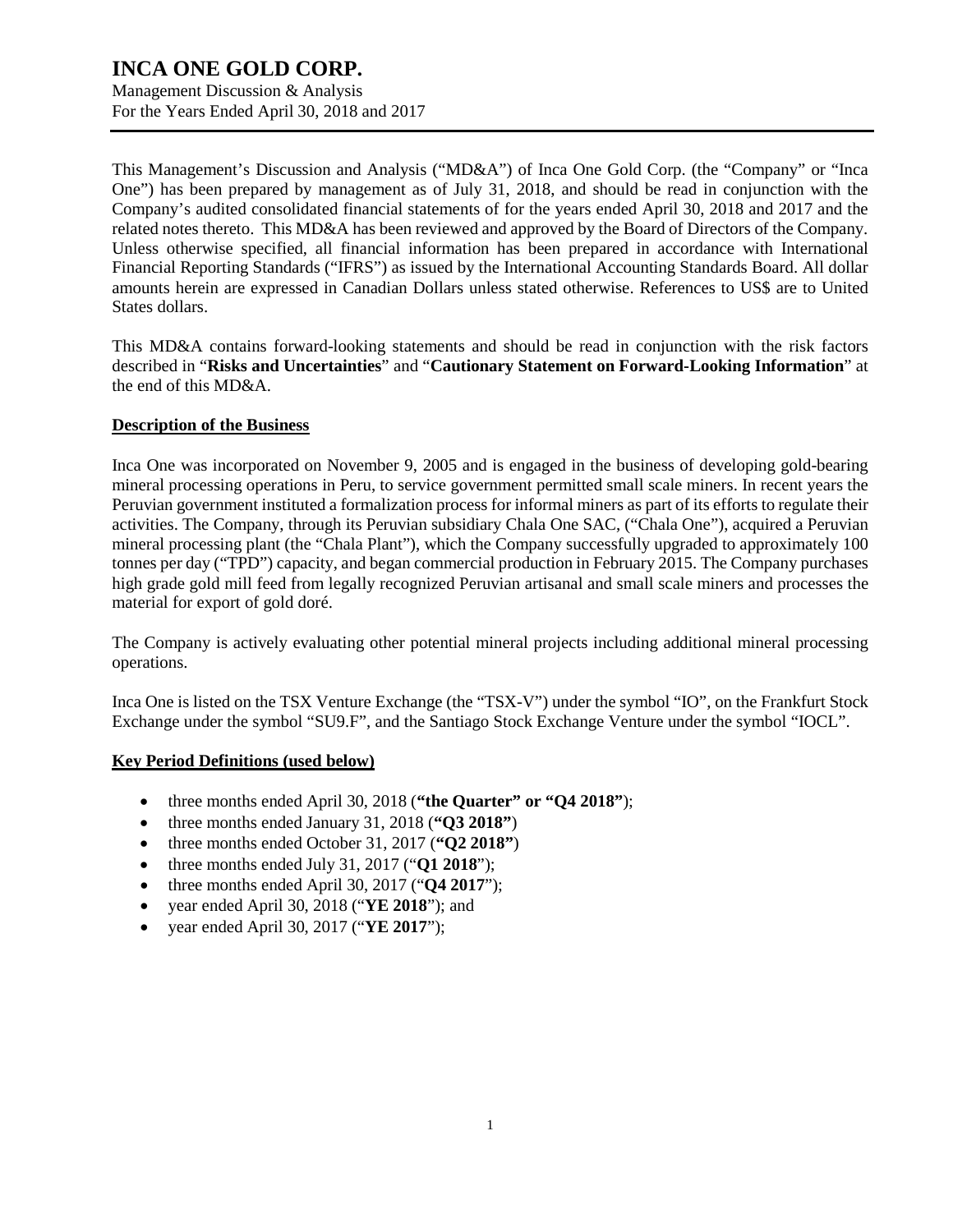For the Years Ended April 30, 2018 and 2017

### **YE 2018 Highlights and Key Business Developments**

- On July 13, 2018 the Company entered into a definitive purchase agreement to acquire 100% ownership of Anthem United Inc., which owns a 90.14% interest in the 350 tonnes per day ("TPD") Koricancha ore processing facility in Peru ("Koricancha"), from Equinox Gold Corp. (TSXV: EQX) ("Equinox") for cash and shares totaling approximately \$16.3 million, less any IGV tax credits collected to the benefit of Inca One. Koricancha is located approximately 50km from the Company's Chala One mineral processing plant and should give rise to cost synergies and provide a platform for growth.
- During  $Q_4$  2018, the Company reached an agreement with certain debt holders to restructure ("Restructuring and Debt Settlement") a total of \$2.7 million of its debt for a combination of shares, warrants and a new debt. Under the terms of the agreements \$1.1 million was converted into 18,020,484 shares of the Company and a new secured debenture was issued for \$1.6 million. As consideration for this restructuring, the Company issued 1,066,667 shares and 1,066,667 warrants with an exercise price of \$0.10.
- During April 2018, the Company's processed above 100 TPD for 16 days with its highest production level reaching 116 TPD.
- During YE 2018, the Company processed 23,537 tonnes compared to 17,629 in YE 2017, an increase of 33%.
- During January 2018, the Company completed a private placement for gross proceeds of \$2.3 million through the issuance of 46,000,000 units. Each unit was comprised of one common share and one transferable common share purchase warrant. The proceeds from the financing were used to purchase gold bearing ore inventory, operational supplies and for capital improvements to the crushing and desorption circuits, all of which allowed the Chala Plant to support production of 100 TPD.
- During Q3 2018, the Company entered into an agreement to sell refined gold to a North American metals trading company. As part of this agreement, the Company gained access to an advance payment facility which allows the Company to receive advance payments of US\$0.4 million up to three weeks in advance of gold doré export. These advance payments provide working capital to purchase gold bearing ore and help the Company achieve production throughput of 100 tonnes per day.
- During Q1 2018 and Q2 2018, the Company completed private placements for gross proceeds of \$2.1 million through the issuance of 22,023,000 units. Each unit was comprised of one common share and one-half of one transferable common share purchase warrant. The proceeds from the financing were used for working capital and capital improvements at it's Chala One operations, including the completion of a powerline to connect the Chala Plant to the Peruvian power grid, the expansion of the tailings facility by approximately 90,000 cubic meters or approximately 3 years and the acquisition of pickup trucks and a dump truck to support the operations of the Chala Plant.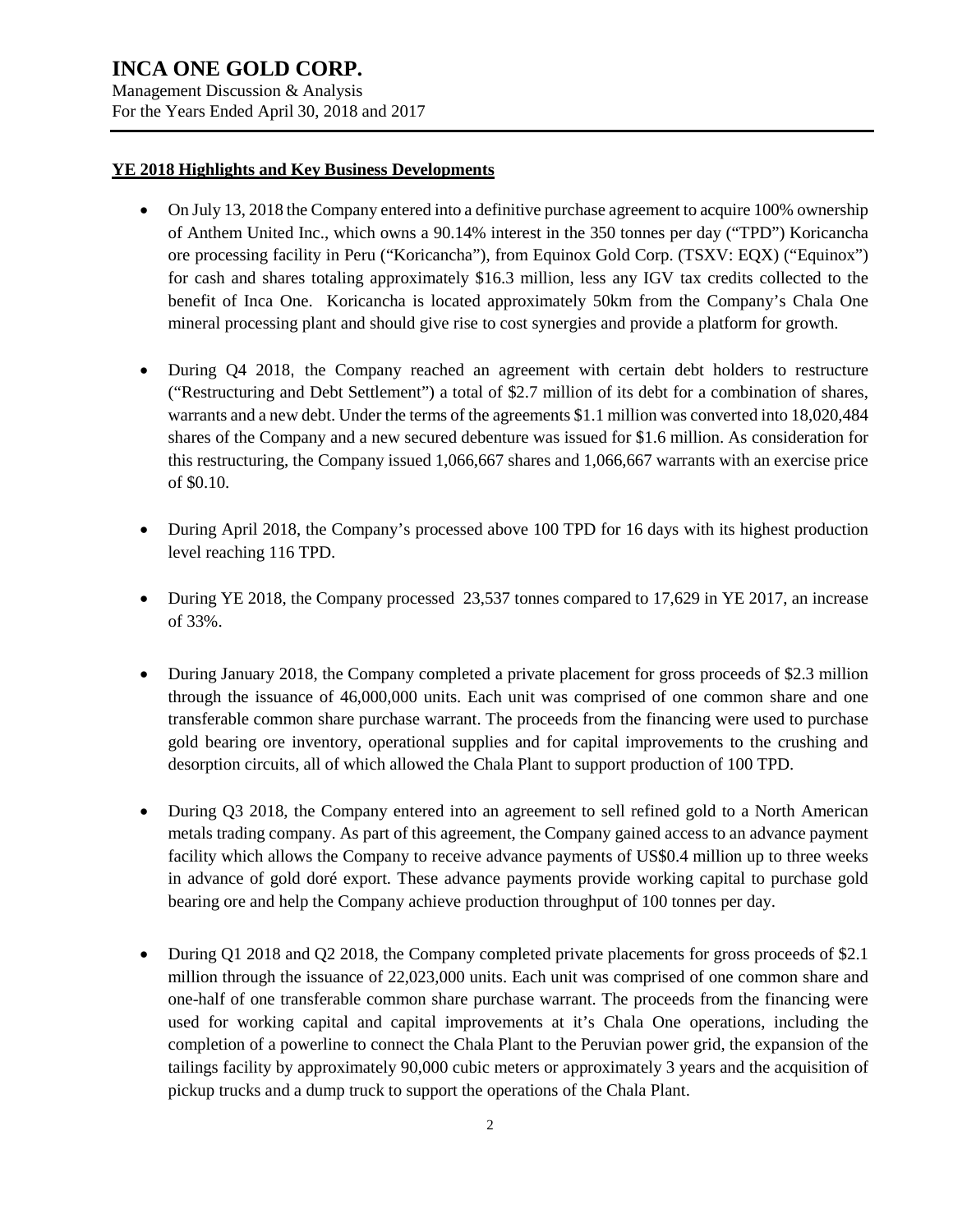Management Discussion & Analysis For the Years Ended April 30, 2018 and 2017

### **Operational Highlights**

| <b>Quarter over</b><br>Quarter<br>highlights | Q <sub>4</sub><br>2018 | Q3<br>2018 | Q <sub>2</sub><br>2018 | Q1<br>2018 | Q <sub>4</sub><br>2017 | <b>Variance</b><br>$\frac{0}{0}$<br>Q4 2018<br>to Q3<br>2018 | <b>Variance</b><br>$\frac{0}{0}$<br>Q4 2018<br>to Q4<br>2017 |
|----------------------------------------------|------------------------|------------|------------------------|------------|------------------------|--------------------------------------------------------------|--------------------------------------------------------------|
| Tonnes processed<br>in COGS (t)              | 6,416                  | 5,316      | 6,094                  | 5,711      | 5,401                  | 20.69%                                                       | 18.80%                                                       |
| Tonnes processed<br>in period $(t)$          | 6,699                  | 5,254      | 5,965                  | 5,806      | 5,088                  | 27.50%                                                       | 31.66%                                                       |
| Average daily<br>processing volume<br>(t)    | 78.4                   | 61.5       | 64.8                   | 63.1       | 58.5                   | 27.5%                                                        | 33.97%                                                       |
| Mineral grade<br>processed (oz/t<br>gold)    | 0.53                   | 0.48       | 0.54                   | 0.47       | 0.52                   | 10.51%                                                       | 1.32%                                                        |
| Gold sold<br>(equivalent) (oz)               | 2,658                  | 2,290      | 2,846                  | 2,417      | 2,640                  | 16.08%                                                       | 0.68%                                                        |
| Gold sold (oz)                               | 2,587                  | 2,226      | 2,782                  | 2,366      | 2,575                  | 16.22%                                                       | 0.47%                                                        |
| Silver sold (oz)                             | 5,664                  | 4,901      | 4,853                  | 3,824      | 4,433                  | 15.57%                                                       | 27.76%                                                       |
| Sales revenue $(\$)$                         | 4,507,222              | 3,722,442  | 4,633,939              | 4,036,755  | 4,247,620              | 21.08%                                                       | 6.11%                                                        |
| Cost of goods sold<br>("COGS") $($ \$)       | 4,605,940              | 3,934,820  | 4,573,902              | 4,197,084  | 4,130,304              | 17.06%                                                       | 11.52%                                                       |
| Gross operating<br>margin (deficit) (\$)     | (98, 718)              | (212, 378) | 60,037                 | (160, 329) | 117,316                | 53.52%                                                       | (184.15%)                                                    |
| Revenue per tonne<br>\$)                     | 702                    | 700        | 760                    | 707        | 786                    | 0.33%                                                        | $(10.68\%)$                                                  |
| Cost per tonne $(\$)$                        | 718                    | 740        | 751                    | 735        | 765                    | $(3.01\%)$                                                   | (6.13%)                                                      |
| Gross margin per<br>tonne $(\$)$             | (15)                   | (40)       | 10                     | (28)       | 22                     | 62.50%                                                       | (168.18%)                                                    |
| Average gold price<br>per oz sold (\$)       | 1,696                  | 1,625      | 1,628                  | 1,670      | 1,609                  | 4.31%                                                        | 5.39%                                                        |
| Cost per oz sold $(\$)$                      | 1,733                  | 1,718      | 1,607                  | 1,737      | 1,564                  | 0.84%                                                        | 10.76%                                                       |
| Gross margin per<br>$oz sold$ (\$)           | (37)                   | (93)       | 21                     | (66)       | 44                     | 60.22%                                                       | (184.09%)                                                    |
| Average London<br>Close price $(\$)$         | 1,697                  | 1,638      | 1,615                  | 1,648      | 1,654                  | 3.62%                                                        | 2.57%                                                        |
| Average London<br>Close price (\$USD)        | 1,330                  | 1,295      | 1,292                  | 1,247      | 1,242                  | 2.74%                                                        | 7.07%                                                        |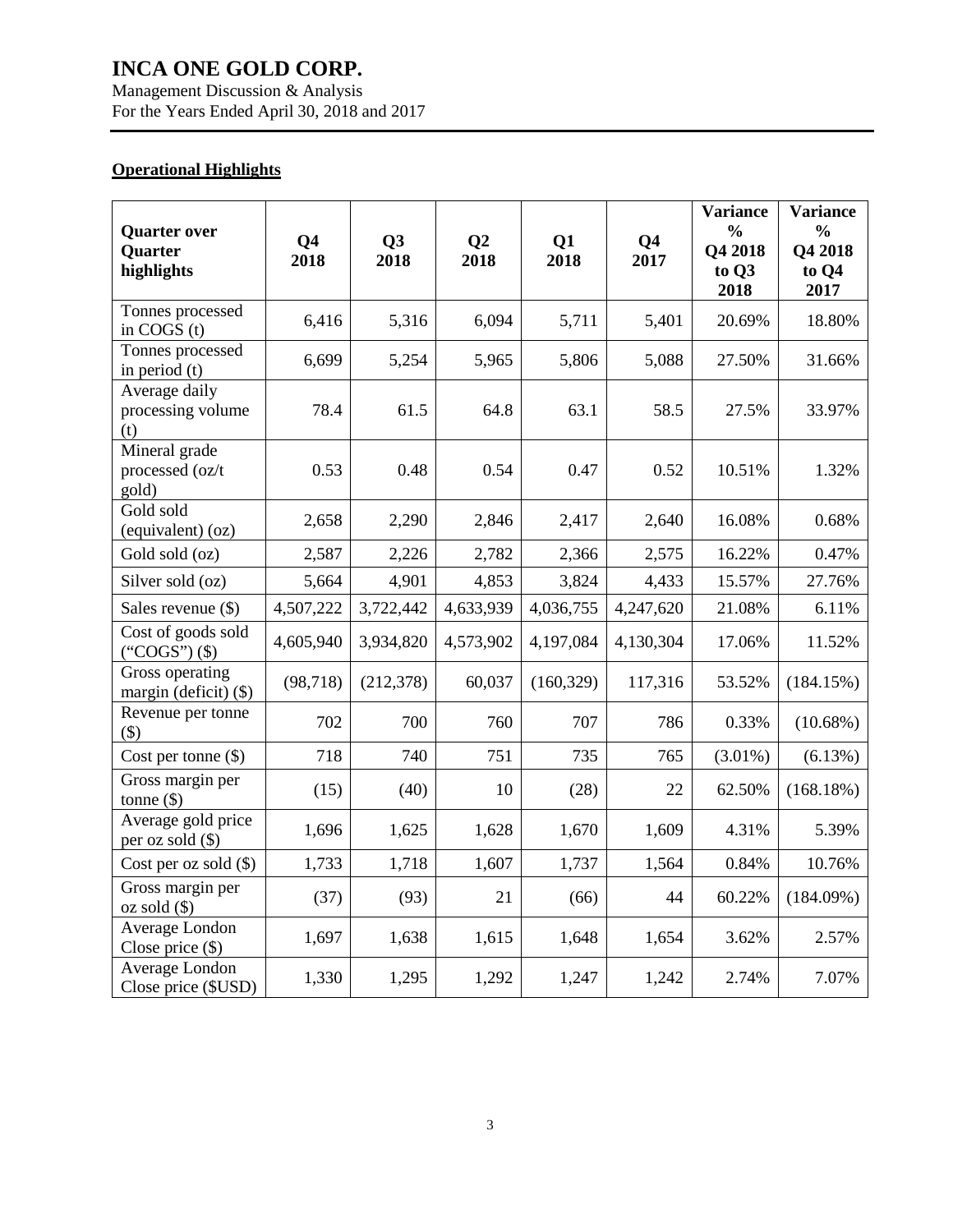Key operational highlights during YE 2018 included:

- TONNES AND GRADE: 23,724 tonnes (YE 2017 17,826 tonnes) of mineral was processed with an average gold grade of 0.51 oz/t (YE 2017 0.50oz/t), and an average daily processing volume of 75.8 TPD (YE 2017 – 58.3 TPD); and
- INVENTORY: As at April 30, 2018, there were approximately 2,212 ounces of gold in inventory, of which 533 ounces were at a refinery in Switzerland, gold doré of 248 ounces pending to be exported, 401 ounces were in process inventory and 1,030 ounces were in the ore stockpile.

### **Acquisition of the Koricancha Processing Facility in Peru**

Subsequent to the year-ended April 30, 2018, on July 13, 2018 the Company entered into a definitive purchase agreement (the "Purchase Agreement") to acquire 100% ownership of Anthem United Inc. ("Anthem"), which owns a 90.14% interest in the 350 TPD Koricancha ore processing facility in Peru, from Equinox for cash and shares totaling approximately \$16.3 million, less any IGV tax credits collected to the benefit of Inca One. Koricancha is located approximately 50km from the Company's Chala One mineral processing plant and should give rise to cost synergies and provide a platform for growth.

Under the terms of the Purchase Agreement, Inca One will acquire a 90.14% ownership of Koricancha (the "Transaction") from Equinox and certain minority shareholders and terminate the 3.5% gold stream currently payable by Koricancha for total consideration as follows:

- \$6 million payable by the issuance of 110,050,225 common shares of Inca One ("Inca One Shares") on completion of the Purchase Agreement at a deemed price of \$0.055 per common share, of which 51,269,708 Inca One Shares shall be issued to Equinox, 51,269,708 Inca One Shares shall be issued to SA Targeted Investing Corp. ("SATIC") a subsidiary of Sandstorm Gold Ltd. (TSX: SAND) in consideration for the termination of the gold stream and the remaining Inca One Shares shall be issued to certain minority shareholders who hold an interest in Koricancha.
- \$2.5 million payment to Equinox on the first anniversary of the completion of the Purchase Agreement to be paid in cash or Inca One Shares at the discretion of Inca One, based on the higher of \$0.065 per share and the preceding 20-day volume weighted average price of Inca One Shares, subject to Equinox's ownership of Inca One Shares not exceeding 19.99% of the outstanding Inca One Shares (the "Equinox Ownership Limit").
- \$2.5 million payment to Equinox on the second anniversary of the completion of the Purchase Agreement to be paid in cash or Inca One Shares at the discretion of Inca One, based on the higher of \$0.065 per share and the preceding 20-day volume weighted average price of Inca One Shares, subject to the Equinox Ownership Limit.
- \$1.5 million payment to Equinox in cash on the second anniversary of the completion of the Purchase Agreement.
- \$2.5 million payment to Equinox on the third anniversary of the completion of the Purchase Agreement to be paid in cash or Inca One Shares at the discretion of Inca One, based on the higher of \$0.065 per share and the preceding 20-day volume weighted average price of Inca One Shares, subject to the Equinox Ownership Limit.
- Payment in cash to Equinox on or before the third anniversary of the completion of the Purchase Agreement for the difference between the amount of working capital at closing and US\$3 million and certain payments related to outstanding value-added taxes receivable by Koricancha, subject to receipt.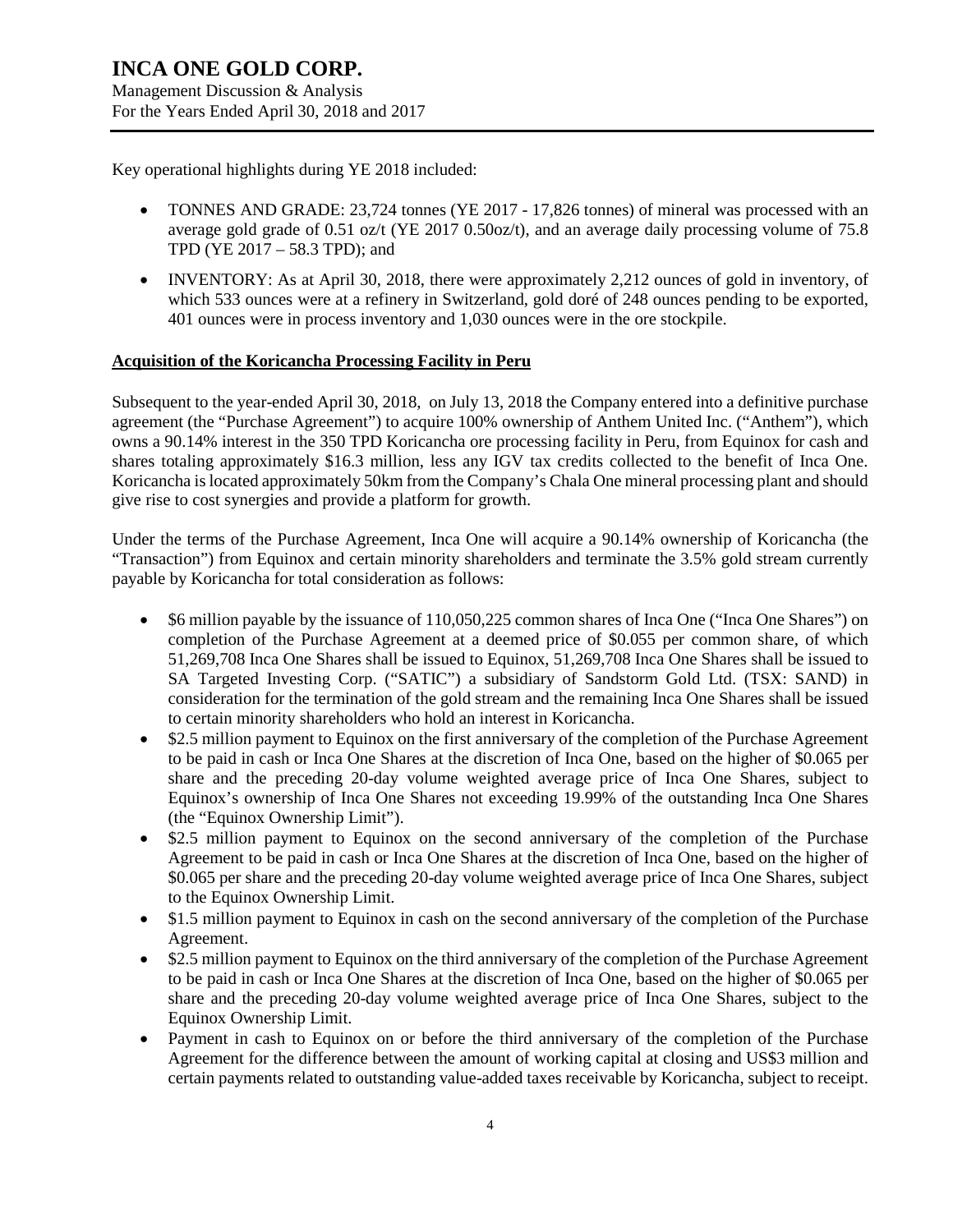The Company estimates the amount of working capital on closing of at least US\$4 million and therefore US\$1 million (\$1.3 million) estimated payable on the third anniversary.

• As part of the Transaction, the Company is acquiring approximately US\$4.2 million in historical IGV related to the construction of Koricancha and has agreed to pay Equinox for 50% of amounts collected less costs to collect, the remainder of which is for the benefit of the Company.

In connection with the Transaction, the 3.5% gold stream currently payable by Koricancha will be terminated and, as a result, production from Koricancha will not be subject to any precious metal streams or royalties thereby maximizing revenues for our shareholders. Additionally, Equinox will be entitled to one seat on the Company's Board of Directors and an equity participation right equal to their ownership so long as they hold in excess of 9.9% of Inca One's outstanding shares. Inca One will also grant Equinox security over the noninterest bearing deferred payments by way of a pledge of the shares of Anthem.

Koricancha is a custom built, fully operational, industrial gold ore processing facility strategically situated in the Arequipa region of Peru. It is located at sea level, fully serviced by excellent infrastructure just 10 minutes from the Pan American Highway, within the Nazca-Ocona gold belt in Southern Peru. It is permitted for 350 TPD and currently operating at 150 TPD. In the past six months, the Koricancha plant has produced 10,767 ounces of gold and revenue of US\$14.4 million. Koricancha was first commissioned in July 2015 under the ownership of Anthem United Ltd. and achieved commercial production on October 1, 2015. It has been servicing the small-scale mining sector of Peru for three years and has a stockpile of material currently being processed. The fully integrated plant features a carbon-in-leach gold circuit, and it is a condition of the Transaction that there will be at least US\$3 million of existing working capital in place that Inca One will deploy toward ore purchases as required.

The closing of the Transaction is subject to approval by the TSX Venture Exchange and satisfaction or waiver of other customary conditions.

In connection with the Transaction, Equinox will acquire 51,269,708 Inca One Shares and SATIC will acquire 51,269,708 Inca One Shares, each representing 19.99% of the Inca One Shares that will be issued and outstanding upon completion of the Transaction, at a deemed price of \$0.055 per share. Prior to completion of the Transaction, neither Equinox nor SATIC owned any Inca One Shares or other securities of Inca One. Equinox and SATIC are acquiring the Inca One shares for investment purposes only. Depending upon market and other conditions, or as future circumstances may dictate, either or both of Equinox and SATIC may, respectively, from time to time, increase or decrease their holdings of Inca One Shares or other securities of Inca One.

### **Future Outlook**

The Company believes that with the Chala Plant operating at or near it's permitted capacity of 100 TPD and with the expected completion of the acquisition of Koricancha, that it will establish itself as the leader for publicly listed gold processing companies in Peru, with 450 TPD permitted capacity. Highlights of the Koricancha acquisition include:

- *Accretive acquisition before synergies:* anticipated increases in Inca One's revenues based on the three months ended April 30, 2018 of 186% and throughput by 150%, while increasing shares outstanding by only 75%.
- *Increases revenues:* historical revenues for the three months ending April 30, 2018 for Inca One and Koricancha were approximately US\$3.5 million and US\$6.5 million respectively.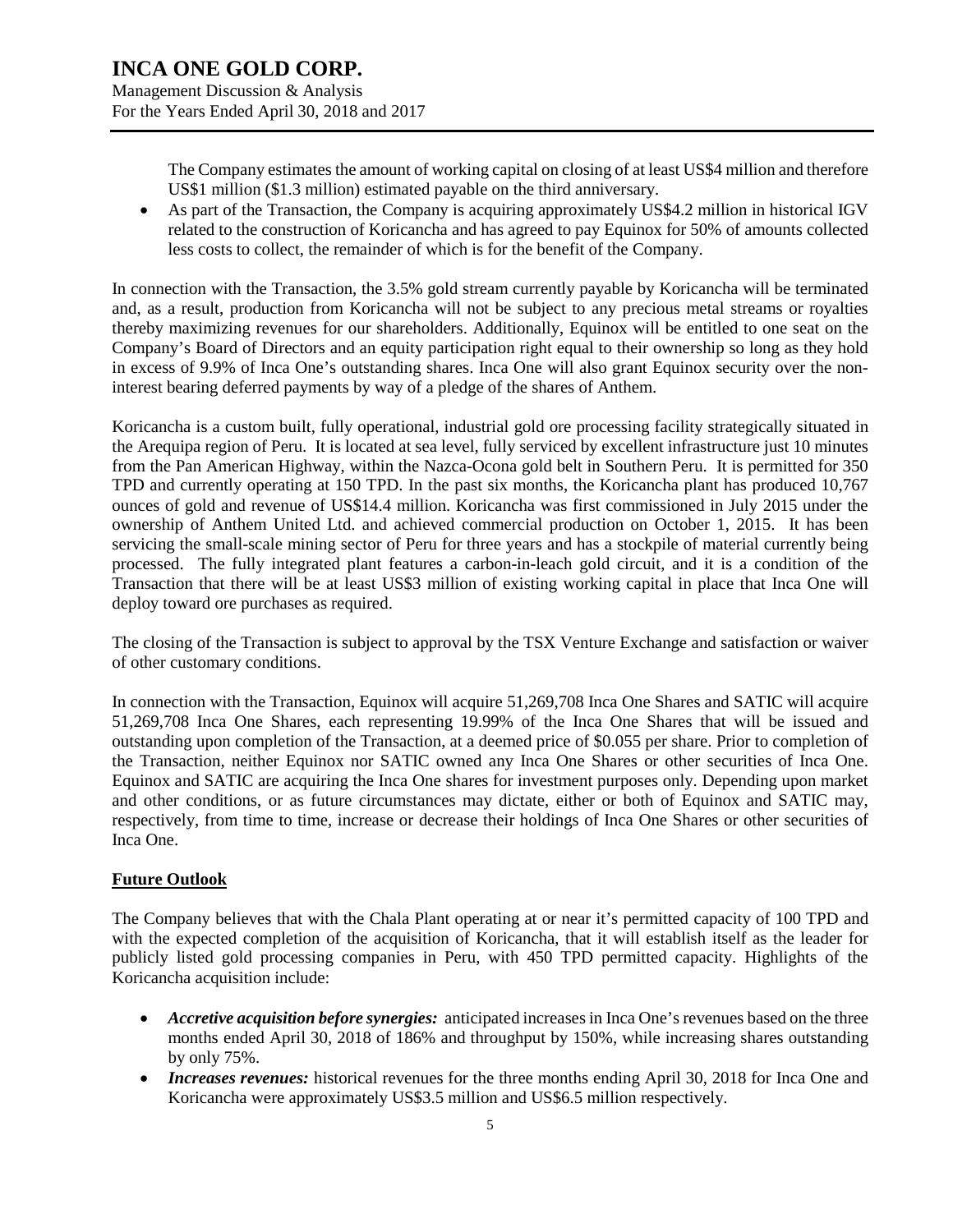Management Discussion & Analysis For the Years Ended April 30, 2018 and 2017

- *Increases production:* immediately more than doubles Inca One's current throughput from 100 TPD to approximately 250 TPD.
- *Cost synergies:* reduction in Canadian corporate overhead unit costs, reduction in duplicate regional offices and the potential for centralized purchasing, crushing, desorption, smelting services and other operating efficiencies.
- *Platform for growth:* Koricancha is permitted to 350 TPD with current throughput of 150 TPD, providing excess capacity to increase consolidated throughput by 80% to 450 TPD.
- *Diversifies production:* the acquisition of Koricancha adds a second Peruvian processing facility.
- *Significant working capital addition:* additional working capital to fund ore purchases de-risks operations at both plants.
- *Enhances scale and capital markets profile:* Equinox, a new significant and supportive long-term shareholder that is a leader in the mining space, will hold 19.99% of the common shares of the Company post completion.

The combined working capital of the Company and Koricancha is expected to be in excess of US\$5 million. The Company believes that this will allow the combined companies to maintain a minimum of 250 TPD and at the same time allow for organic growth. The Company is confident that with both the Chala Plant and Koricancha operations it should be able to achieve ongoing profitability in the fiscal 2019.

### **Selected Quarterly and Annual Information**

The following selected financial data with respect to the Company's financial condition and results of operations has been derived from the audited consolidated financial statements of the Company for the years ended April 30, 2018, 2017 and 2016 as applicable. The selected financial data should be read in conjunction with those financial statements and the notes thereto.

|                                          | Years ended April 30, |              |              |
|------------------------------------------|-----------------------|--------------|--------------|
|                                          | 2018                  | 2017         | 2016         |
|                                          | \$                    | \$           | \$.          |
| Revenue                                  | 16,900,358            | 13,817,927   | 16,482,179   |
| Cost of goods sold                       | (17,311,746)          | (13,999,947) | (17,762,752) |
| Gross margin (deficit)                   | (411,388)             | (182,020)    | (1,280,573)  |
| Finance and other (expense) income, net  | (766, 833)            | (916, 025)   | (3,104,957)  |
| Reversal of prior year impairments       | 347,864               |              |              |
| Restructuring gain $(\text{loss})^{(i)}$ | (211, 585)            | 608,828      |              |
| Net loss for the year                    | (4,049,362)           | (2,997,722)  | (7,572,530)  |
| Net loss per share (basic and diluted)   | (0.04)                | (0.07)       | (0.75)       |
| Other comprehensive income (loss)        | (479, 034)            | (309, 035)   | 285,269      |

(*i*) During the YE 2018, the Company recovered amounts receivable of \$296,181 which were previously impaired as result of the 2017 restructuring process.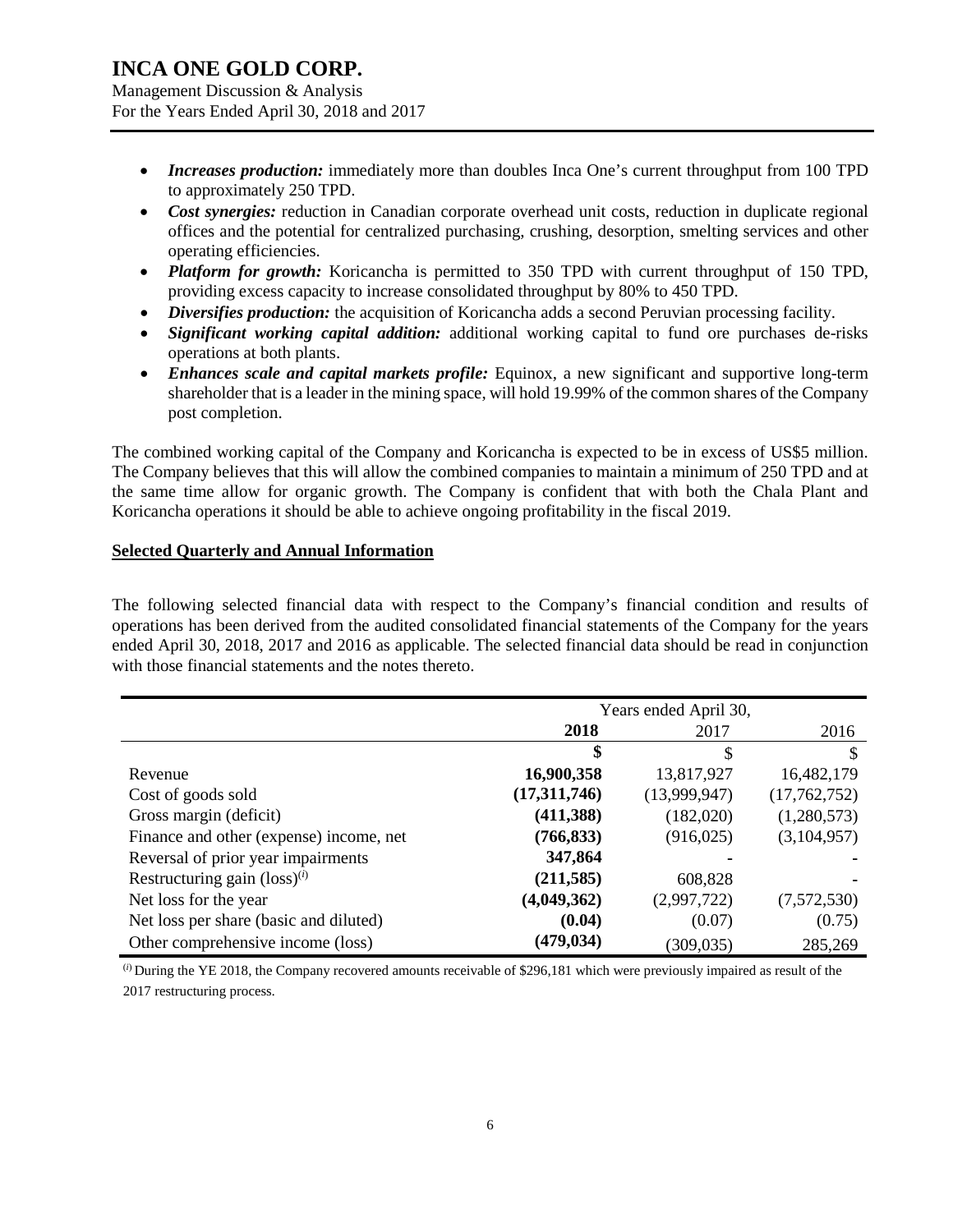Management Discussion & Analysis For the Years Ended April 30, 2018 and 2017

|                             | As at April 30, |           |            |
|-----------------------------|-----------------|-----------|------------|
|                             | 2018            | 2017      | 2016       |
|                             |                 |           |            |
| Total assets                | 12,136,266      | 9,607,454 | 9,370,124  |
| Total current liabilities   | 4,474,159       | 3,414,655 | 11,154,439 |
| Total long term liabilities | 3,579,016       | 3,444,202 | 4,705,169  |

The following table sets out selected quarterly financial data from the Company's unaudited quarterly financial statements for the last eight quarters.

|                       | Working      |                     |                    |                 |                   |
|-----------------------|--------------|---------------------|--------------------|-----------------|-------------------|
|                       | capital      |                     | Long term          |                 | <b>Basic loss</b> |
| <b>Quarter ended</b>  | (deficiency) | <b>Total assets</b> | <b>liabilities</b> | <b>Net loss</b> | per share         |
|                       | S            | S                   | \$                 | \$              |                   |
| <b>April 30, 2018</b> | 996,366      | 12,136,266          | 3,579,016          | (1,418,645)     | (0.01)            |
| January 31, 2018      | (1,937,428)  | 11,021,529          | 631,219            | (1, 116, 356)   | (0.01)            |
| October 31, 2017      | (3,215,401)  | 10,111,723          | 651,418            | (938, 478)      | (0.01)            |
| July 31, 2017         | (353, 175)   | 9,928,184           | 3,377,701          | (575, 883)      | (0.01)            |
| April 30, 2017        | (710, 470)   | 9,607,454           | 3,444,202          | (666, 558)      | (0.01)            |
| January 31, 2017      | 457,487      | 9,490,022           | 3,151,464          | (2,211,970)     | (0.04)            |
| October 31, 2016      | 2,320,511    | 10,622,447          | 3,169,778          | 1,162,745       | 0.03              |
| July 31, 2016         | (9,382,607)  | 8,665,436           | 4,487,799          | (1,281,939)     | (0.12)            |

Working capital at April 30, 2018 increased by \$2.9 million from January 31, 2018. The increase was due mainly to the settlement of approximately \$1.1 million of secured debt for equity and the reclassification of \$1.3 million of derivative financial liabilities from current liabilities to non-current liabilities.

### **Results of Operations**

### **Three months ended April 30, 2018 compared to three months ended April 30, 2017**

Revenue for Q4 2018 was \$4.5 million (Q4 2017 - \$4.2 million) and cost of goods sold was \$4.6 million (Q4 2017 – \$4.1 million) resulting in a gross operating deficit of \$0.1 million (Q4 2017 – gross operating margin of \$0.1 million). The gross operating deficit remained relatively flat during the Quarter, as compared to Q4 2017 reflecting an under utilized Chala Plant.

During Q4 2018, the Company reported a net loss of \$1.4 million a significant increase in loss compared to a net loss of \$0.7 million during Q4 2017. This change is partially explained by the combination of:

a) The increase in corporate and administrative expenses by \$0.35 million (Q4 2018 - \$0.93 million compared to Q4 2017 - \$0.58 million), which is mainly explained by an increase in management fees, salaries and professional fees of \$0.2 million (Q4 2018 - \$0.6 million compared to Q4 2017 - \$0.4 million) and an increase in investor relations and regulatory fees of \$0.12 million (Q4 2018 - \$0.13 million compared to Q4 2017 - \$0.01 million); and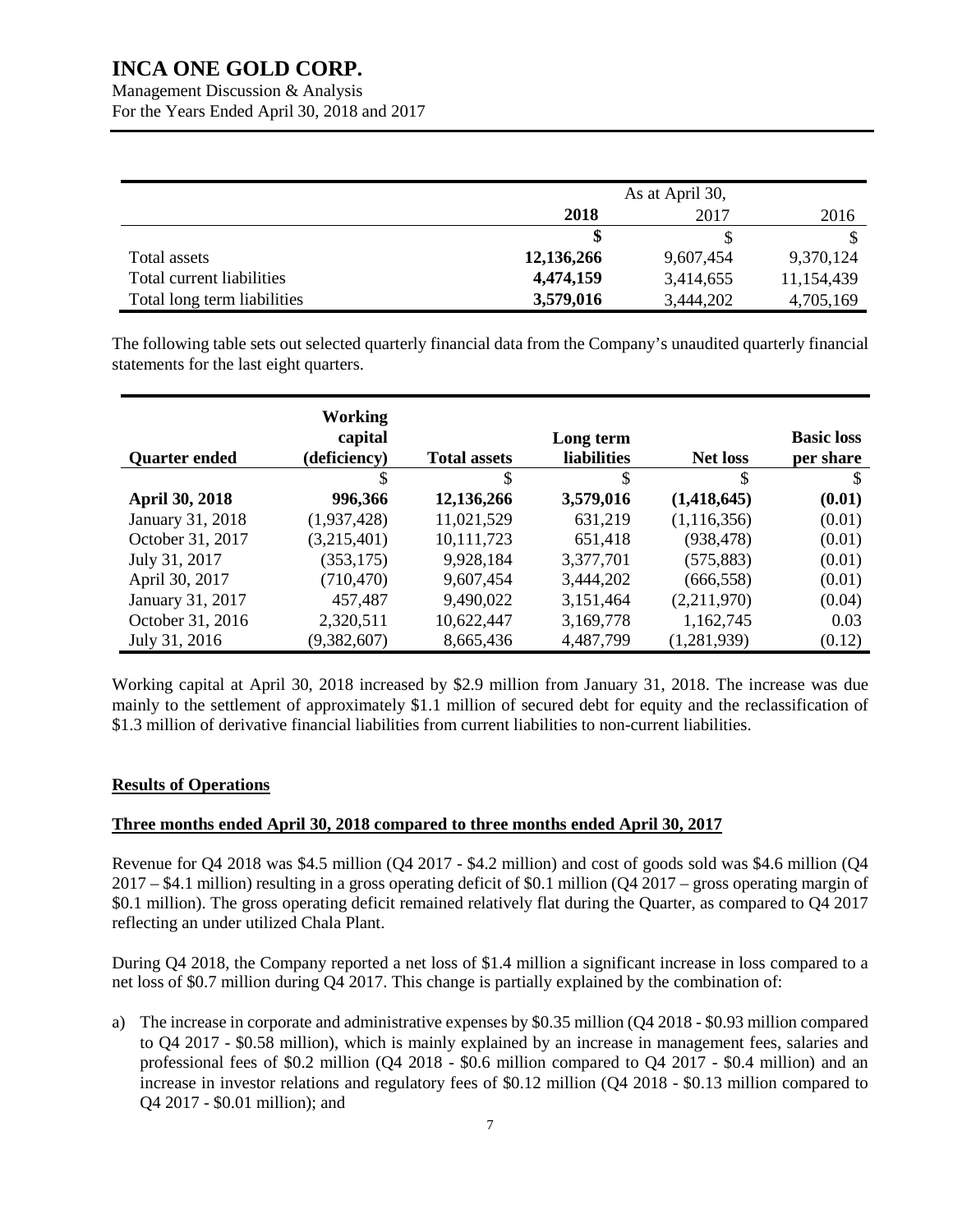b) The decrease in foreign exchange gain by \$0.44 million (Q4 2018 - \$0.01 million compared to Q4 2017 - \$0.45 million) due to more stable currency fluctuations between the Canadian dollar and the US and Peruvian currencies.

### **Year ended April 30, 2018 compared to year ended April 30, 2017**

Revenue for YE 2018 was \$16.9 million (YE 2017 - \$13.8 million) and cost of goods sold was \$17.3 million (YE 2017 – \$14 million) resulting in a gross operating deficit of \$0.4 million (YE 2017 – gross operating deficit of \$0.2 million).

During YE 2018, the Company reported a net loss of \$4 million, an increase of \$1.0 million from the net loss of \$3.0 million reported during YE 2017. The increase in loss was mostly attributable to the combined effect of a reduction of \$0.8 million in gain for restructuring (YE 2018 expense of \$0.2 million compared to YE 2017 gain of \$0.6 million), an increase in gain related to reversal of prior year impairments \$0.35 million (YE 2018 - \$0.35 million compared to YE 2017 - \$nil) and an increase in corporate and administrative expense of \$0.5 million (YE 2018 - \$3.0 million compared to YE 2017 - \$2.5 million).

Corporate and administrative expenses increased \$0.5 million during YE 2018 (YE 2018 - \$3.0 million compared to YE 2017 - \$2.5 million). This increase was mainly attributable to the combined effect of an increase in management fees, salaries and professional fees of \$0.2 million (YE 2018 - \$1.7 million compared to YE 2017 - \$1.5 million) and an increase of \$0.2 million in investor relations and regulatory fees (YE 2018 - \$0.5 million compared to YE 2017 - \$0.3 million).

### **Liquidity and Capital Resources**

As at April 30, 2018, the Company has financed its operations and met its capital requirements primarily through operational cash flow re-investment at the Chala One plant and the issuance of capital stock by way of private placements. The Company had cash of \$0.34 million at April 30, 2018, representing an increase of \$0.29 million compared with cash of \$0.05 million at April 30, 2017.

The Company reported a working capital of \$1.0 million at April 30, 2018 as compared to a working capital deficiency of \$0.7 million at April 30, 2017.

Management intends to fund operating and administration costs and debt and debt service costs over the year with the proceeds from gold doré sales at the Company's Chala Plant and from Koricancha (after closing of the Transaction), from debt and equity financing and proceeds from option and warrant exercises. Notwithstanding these proceeds the Company expects to continue to be dependent on its capital resources which are largely determined by the strength of the junior resource markets, by the status of the Company's projects in relation to these markets and by its ability to compete for investor support of its projects.

### *Debt Restructuring and Debt Settlement*

As a result of the Restructuring and Debt Settlement of \$2.7 million, on March 29, 2018 the Company issued a \$1.6 million secured debenture with a maturity date on September 1, 2021, which bears an interest rate of 11% per annum, and has priority security over the assets of the Company (the "CAD Secured Debenture"). Principal is due on maturity, and the Company is required to make quarterly interest payments commencing on September 1, 2018. Accrued interest of \$0.02 million has been included in accounts payable at April 30, 2018.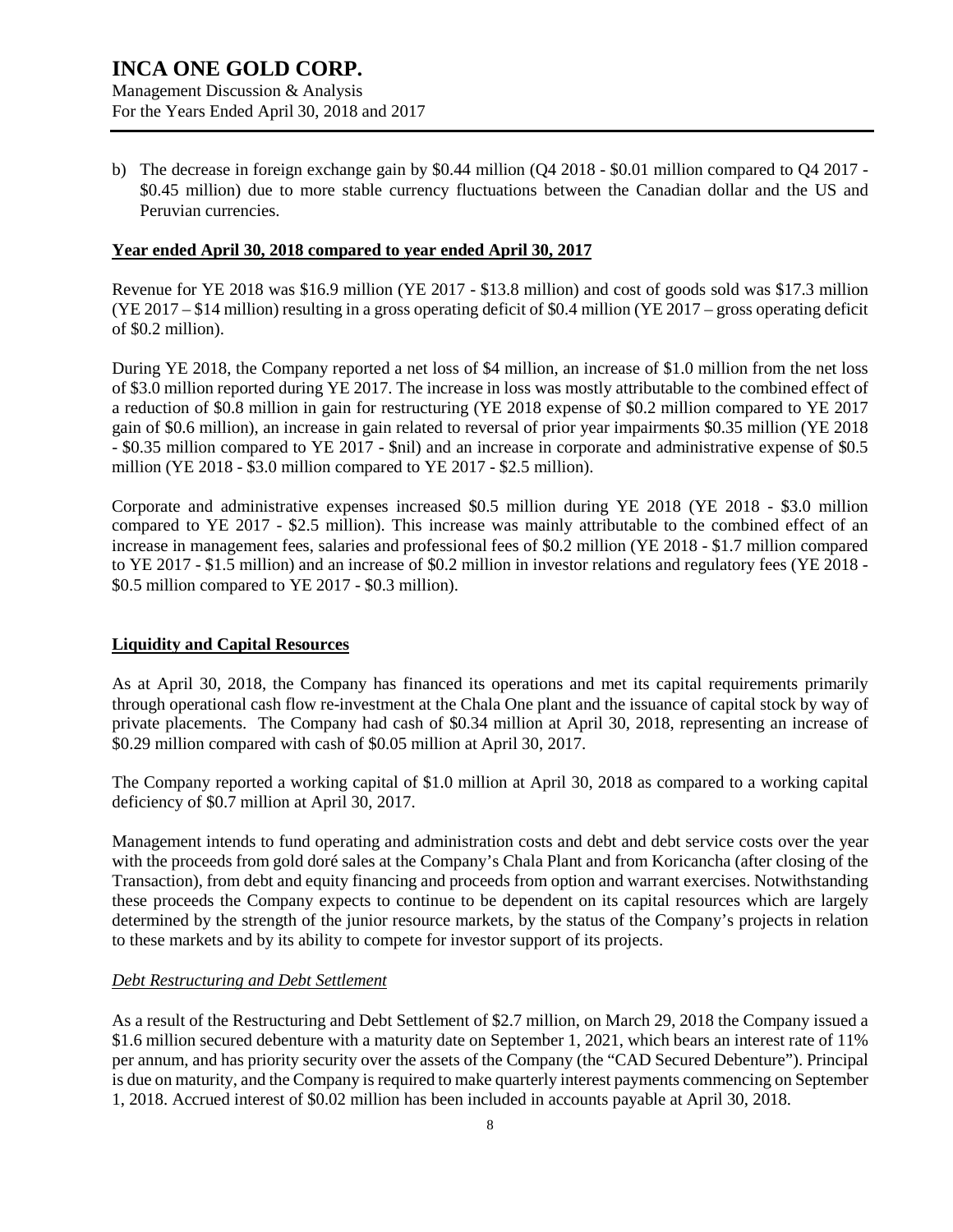Management Discussion & Analysis For the Years Ended April 30, 2018 and 2017

### Share Issuances

On August 16, 2016, the Company consolidated its capital on a one-for-seven basis. Effective August 19, 2016, the Company's common shares commenced trading on a consolidated basis. For the purpose of these financial statements the capital and per share amounts have been restated to present the post consolidated capital basis. At April 30, 2018, there were 146,426,552 issued and fully paid common shares (April 30, 2017 – 59,316,401, post consolidation).

Share capital transactions for the year ended April 30, 2018, were as follows:

- On June 12, 2017, the Company closed the first tranche of a private placement and issued 11,000,000 units (the "Units") for gross proceeds of \$1,100,000 or \$0.10 per Unit. Each Unit is comprised of one common share and one-half of one transferable common share purchase warrant.
- On July 7, 2017, the Company closed the second tranche of a private placement and issued 1,968,000 Units for gross proceeds of \$196,800 or \$0.10 per Unit. Each Unit is comprised of one common share and onehalf of one transferable common share purchase warrant.
- On August 15, 2017 the Company closed the third and final tranche of a private placement and issued 9,055,000 Units for gross proceeds of \$905,500 or \$0.10 per Unit. Each Unit is comprised of one common share and one-half of one transferable common share purchase warrant.
- On January 30, 2018 the Company closed a private placement and issued 46,000,000 Units for gross proceeds of \$2,300,000 or \$0.05 per Unit. Each Unit is comprised of one common share and one transferable common share purchase warrant.

### **Summary of Outstanding Share Data**

As at the date of this MD&A, the Company had 146,426,552 common shares issued outstanding and 11,135,262 share-based options and 95,821,809 warrants outstanding (with exercise prices ranging between \$0.075 and \$3.01 per share). The fully diluted shares outstanding at the date of this MD&A is 253,383,623.

### **Transactions with Related Parties**

### **(a) Related Party Transactions**

The Company's related parties consist of the Company's directors, officers, former officers and companies associated with these individuals including the following:

- A company owned by Edward Kelly, the Company's CEO (also a director).
- A company controlled by Oliver Foeste, the Company's former CFO.
- A company owned by both George Moen, the Company's former Chief Operating Officer and Mark Wright, the Company`s VP Operations & New Projects.
- A company owned by Mark Wright, the Company`s VP Operations & New Projects.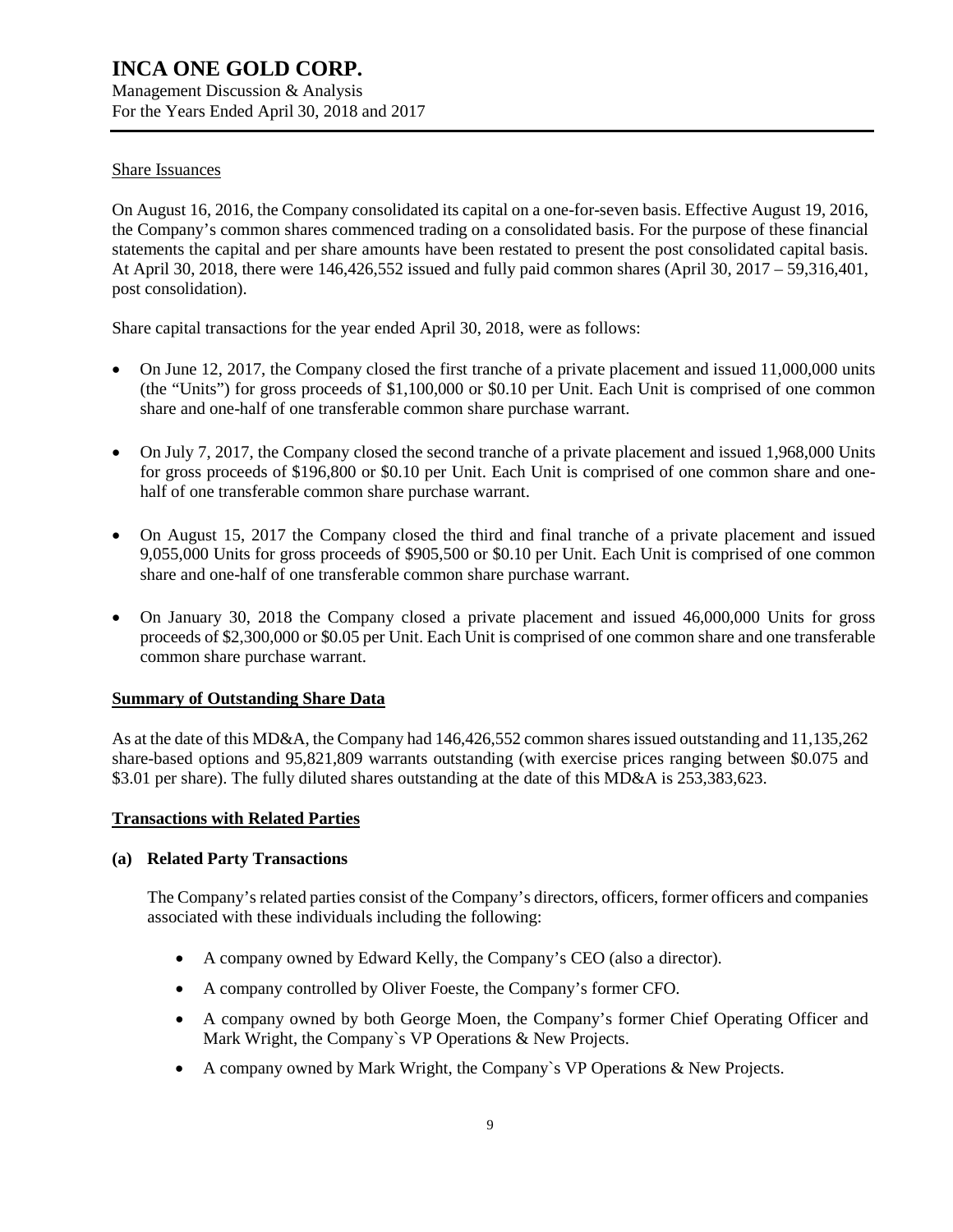Management Discussion & Analysis For the Years Ended April 30, 2018 and 2017

> The following expenditures were charged by related parties during the year ended April 30, 2018 and 2017:

|                                         | Years ended April 30, |           |
|-----------------------------------------|-----------------------|-----------|
|                                         | 2018                  | 2017      |
|                                         | \$                    | S         |
| Accounting and professional fees        | 26,504                | 100,897   |
| Management salaries and consulting fees | 477,969               | 470,080   |
| Restructuring fees                      |                       | 535,000   |
| Director fees                           | 36,166                | 17,939    |
| Share-based payments                    | 97,552                | 463,369   |
| Finance costs                           |                       | 40,544    |
| Rent                                    | 18,813                | 47,250    |
|                                         | 657,004               | 1,675,079 |

Accounting and professional fees were paid to a company controlled by the former CFO. Consulting and management fees were paid to companies controlled by the CEO, former CFO and VP Operations & New Projects. Finance costs on interest bearing debt instruments were paid or accrued to companies controlled by the CEO and to a company controlled by a director. Office rent was paid or accrued to a company controlled by the former CFO.

### **(b) Compensation of Key Management Personnel**

The Company's key management personnel have authority and responsibility for planning, directing and controlling the activities of the Company and includes the Directors, CEO, CFO, former CFO, former COO and VP Operations & New Projects. Compensation in respect of services provided by key management consists of consulting and management fees paid to companies controlled by the CEO, former CFO, former COO and VP Operations & New Projects, accounting fees paid to companies controlled by a director or company controlled by the former CFO, and by the issue of options. The compensation for key management personnel paid as management, accounting and former CFO fees was for the year ended April 30, 2018 and 2017 as follows:

|                      | Years ended April 30, |           |
|----------------------|-----------------------|-----------|
|                      | 2017<br>2018          |           |
|                      | S                     | S         |
| Management fees      | 477,969               | 470,080   |
| <b>Salaries</b>      | 233,933               |           |
| Restructuring fees   |                       | 535,000   |
| Share-based payments | 97,552                | 463,369   |
|                      | 809,454               | 1,468,449 |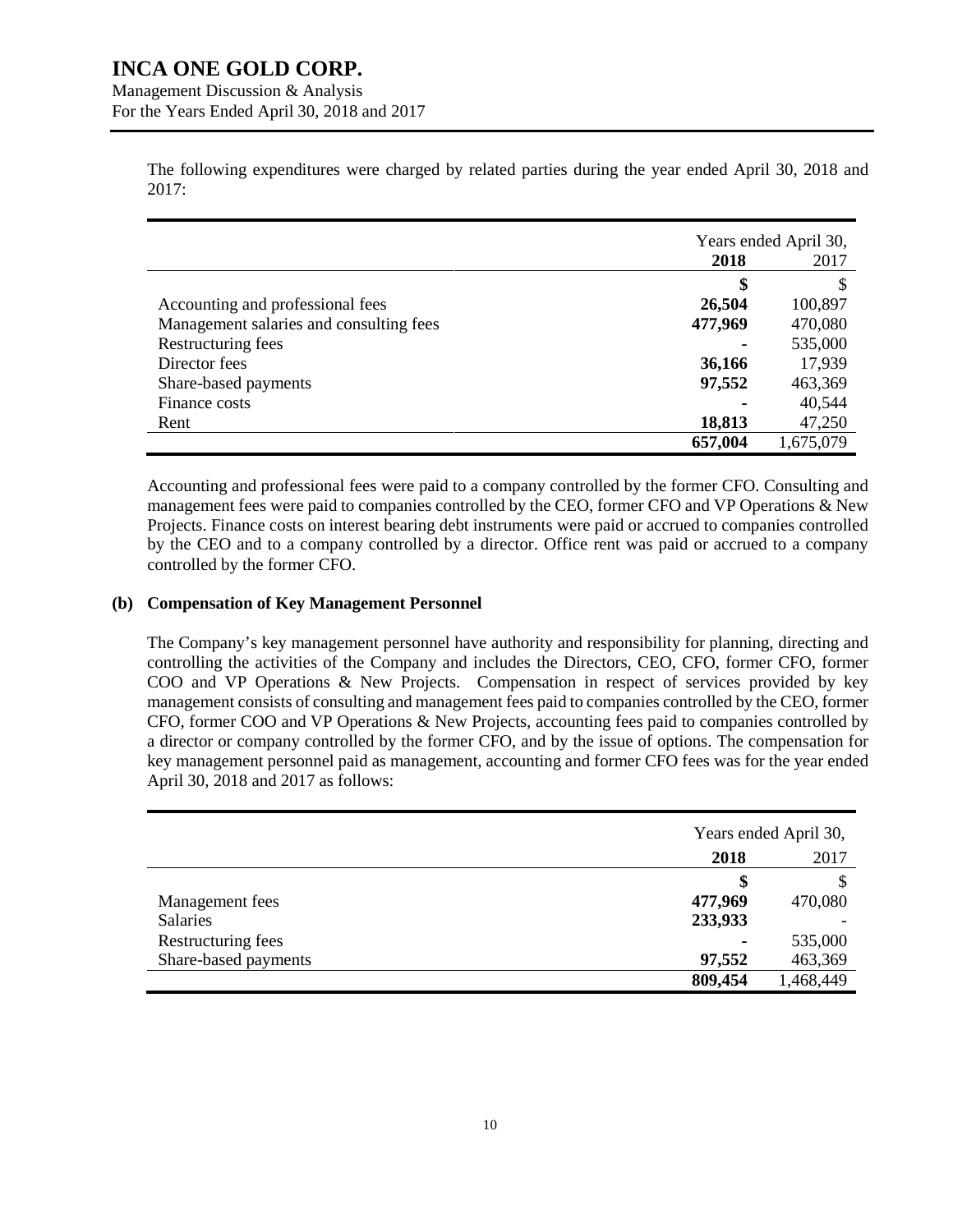Management Discussion & Analysis For the Years Ended April 30, 2018 and 2017

### **(c) Related Party Balances**

All related party balances payable, including for business expenses reimbursements, interim advances to the Company, annual bonuses as approved by the board of directors, and for services rendered as at April 30, 2018 are non-interest bearing and payable on demand, and are comprised of \$0.16 million (April 30, 2017 - \$0.09 million) payable to the President and a company controlled by the President, \$0.03 million (April 30, 2017 - \$0.04 million) payable to the VP Operations & New Projects or a company controlled by the VP Operations & New Projects, \$0.11 million (April 30, 2017 - \$nil) payable to the CFO and \$0.03 million receivable, net of \$0.05 million payable (April 30, 2017 – \$0.06 million receivable , net of \$0.02 million payable) to the Directors or companies controlled by the Directors.

### **Commitments**

In addition to the commitments in connection with the Company's financings, the Company has a three-year rent agreement for its corporate office in Lima, Peru, with a monthly payment of USD\$4,466 and termination date on July 31, 2018.

During the year ended April 30, 2018 the Company had commitments through purchase and sale contracts to sell approximately 742 ounces of gold doré to a third party, which would be settled at a future date in either cash or through the delivery of gold. At April 30, 2018, the fair value of amount owing under these contracts was estimated to be \$1.26 million and (April 30, 2017 - \$1.01 million) and is included in non-current derivative financial liability.

As at April 30 2018 the Company had commitments to sell approximately 533 ounces of gold doré to third parties, which would be settled in the subsequent month through the delivery of gold. At April 30, 2018 the fair value of these commitments was \$0.85 million; likewise, the company received advances of \$0.52 million to be offset against future sales of gold doré. Both amounts, totaling \$1.37 million (April 30, 2017 - \$nil) have been included as current deferred revenues.

|                                                   |              | Within One | One to Five |
|---------------------------------------------------|--------------|------------|-------------|
|                                                   | <b>Total</b> | Year       | Years       |
| <b>Maturity analysis of financial liabilities</b> | \$           | \$         | S           |
| Accounts payable and accrued liabilities          | 2,722,579    | 2,722,579  |             |
| Mineral notes payable                             | 62,415       |            | 62,415      |
| Secured debentures                                | 1,904,720    | 385,080    | 1,519,640   |
|                                                   | 4,689,714    | 3,107,     | 1,582,055   |
| <b>Commitments</b>                                |              |            |             |
| Office lease rental                               | 17,197       | 17,197     |             |
| Gold sale deferred revenue                        | 1,366,500    | 1,366,500  |             |
| Gold sale contract deferred revenue               | 1,250,733    |            | 1,250,733   |
| Asset retirement and reclamation obligations      | 746,228      | -          | 746,228     |
|                                                   | 3,380,658    | 1,383,697  | 1,996,961   |
|                                                   | 8,070,372    | 4,491,356  | 3,579,016   |

A summary of undiscounted liabilities and future operating commitments at April 30, 2018 are as follows: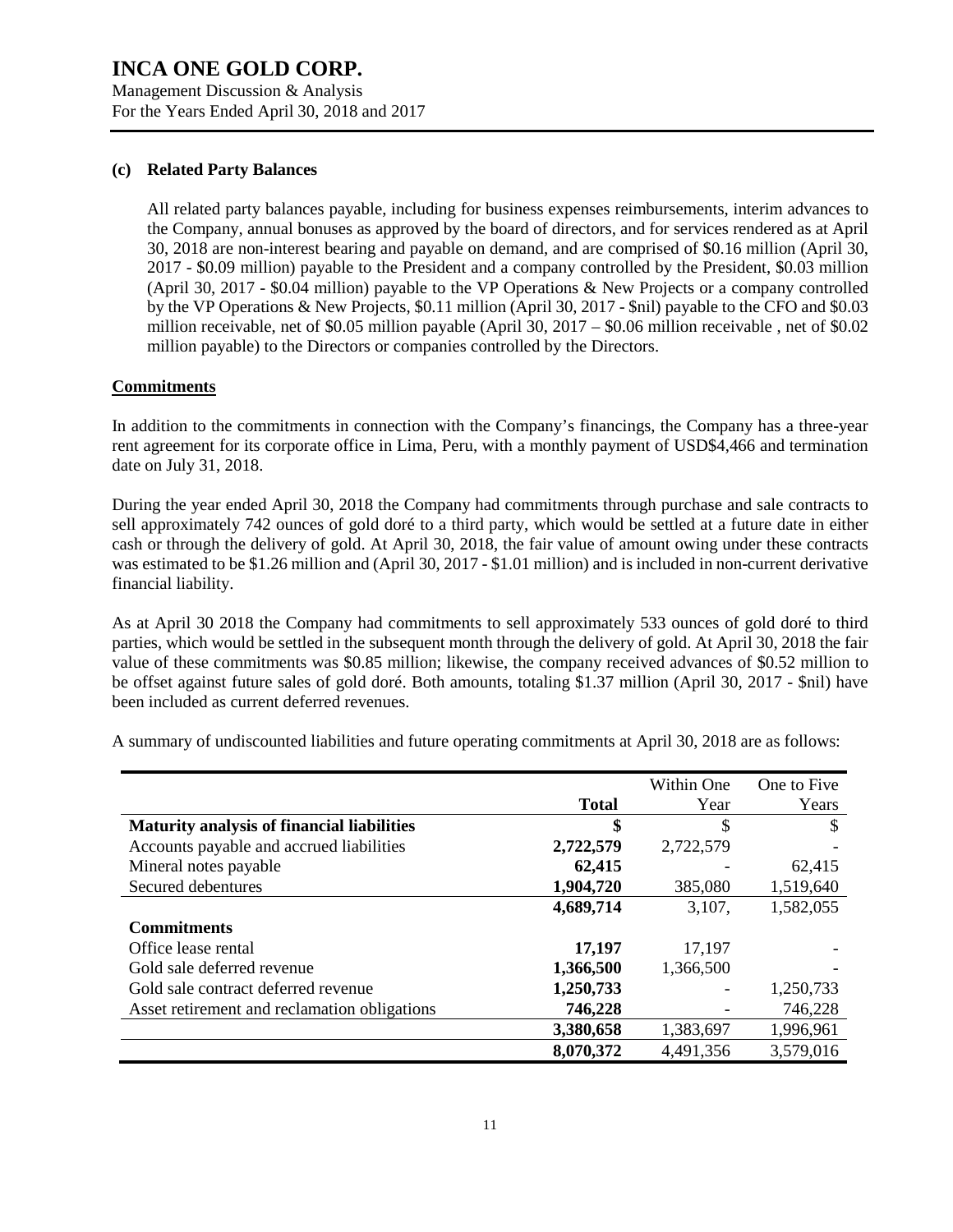Management Discussion & Analysis For the Years Ended April 30, 2018 and 2017

### Contingent Debenture

As a result of the 2016 Restructuring and Debt Settlement, the Company issued a USD\$0.78 million contingent debenture certificate (the "Contingent Debenture"), which only becomes payable on the date that the Company achieves two production milestones including (i) achieving 300 tonnes per day mineral processing capacity in Peru, and (ii) achieving three months of 200 tonnes per day average daily production. Upon re-instatement, the Contingent Debenture will have a 12% annual interest rate paid quarterly in arrears, twelve month term to maturity, certain early redemption features, and a general security agreement will be issued. If the performance milestones are not achieved before August 31, 2026, the Contingent Debenture will be cancelled. As at April 30, 2018 the value of the contingent debenture was \$nil.

### **Financial Instruments**

As at April 30, 2018, the Company's financial instruments consist of cash, receivables, accounts payable and accrued liabilities, promissory notes payable, derivative financial liabilities, secured debentures and mineral notes. Cash and other receivables are designated as loans and receivables, which are measured at amortized cost. Accounts payable and accrued liabilities, promissory notes payable, secured debentures and mineral notes are designated as other financial liabilities, which are measured at amortized cost. Derivative financial liabilities are measured at fair value

IFRS requires disclosures about the inputs to fair value measurements for financial assets and liabilities recorded at fair value, including their classification within a hierarchy that prioritizes the inputs to fair value measurement.

The three levels of hierarchy are:

Level 1 – Unadjusted quoted prices in active markets for identical assets or liabilities;

Level 2 – Inputs other than quoted prices that are observable for the asset or liability, either directly or indirectly; and

Level 3 – Inputs for the asset or liability that are not based on observable market data.

As at April 30, 2018, the Company believes that the carrying values of cash, receivables, accounts payable and accrued liabilities, promissory notes payable, deferred revenue, secured debentures and mineral notes approximate their fair values because of their nature and relatively short maturity dates or durations or their interest rates approximate market interest rates. The gold delivery contracts, being a derivative financial liability have been assessed on the fair value hierarchy described above and are classified as Level 2.

The Company's financial instruments are exposed in varying degrees to a variety of financial risks. The Board approves and monitors the risk management processes:

*(i) Credit risk*

Credit risk exposure primarily arises with respect to the Company's cash and receivables. The risk exposure is limited because the Company places its instruments in banks of high credit worthiness within Canada and continuously monitors the collection of other receivables.

*(ii) Liquidity risk*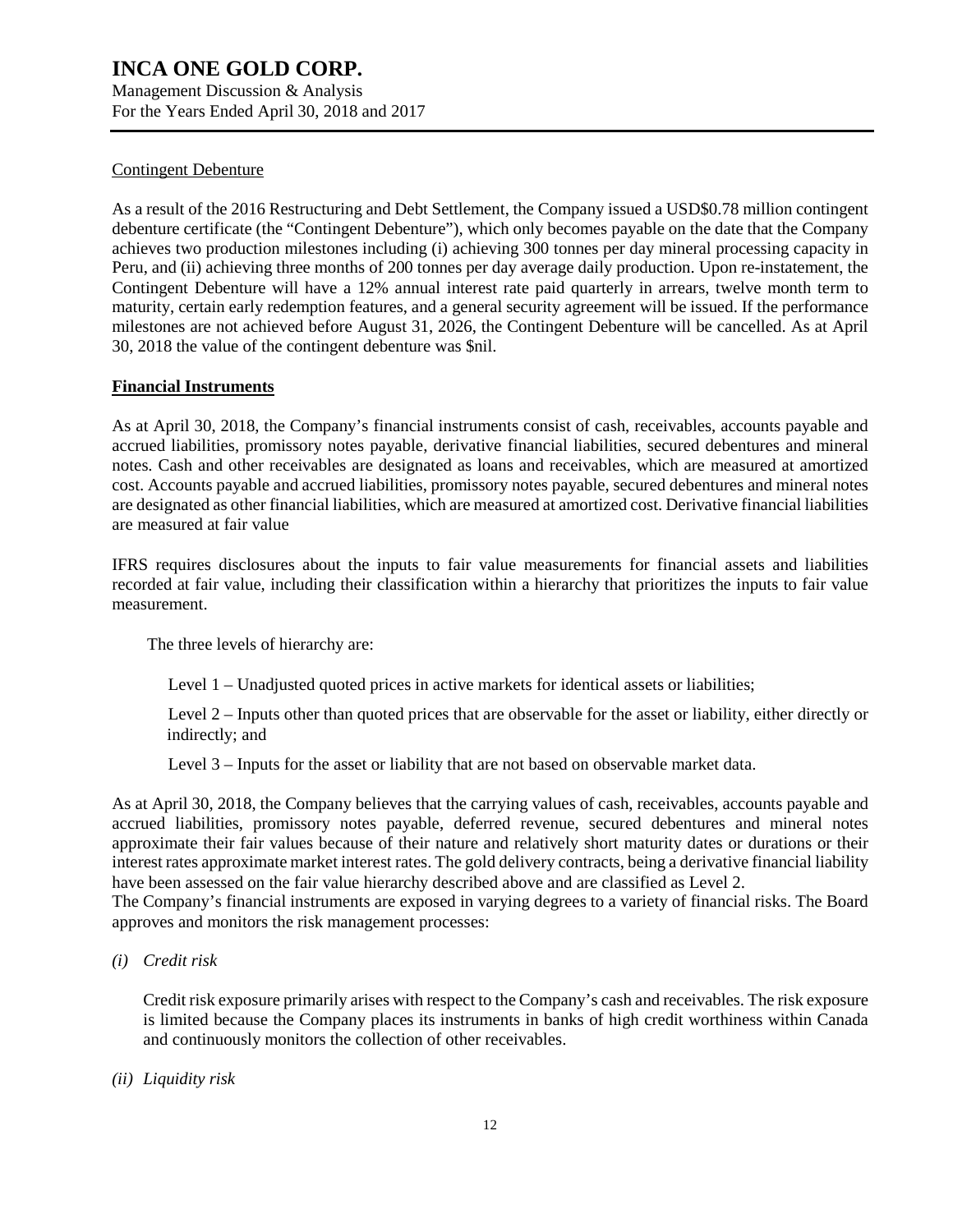Liquidity risk is the risk that the Company cannot meet its financial obligations as they become due. The Company's approach to managing liquidity is to ensure as far as possible that it will have sufficient liquidity to settle obligations and liabilities when they become due. As at April 30 2018, the Company had cash of \$0.34 million (April 30, 2017 - \$0.05 million) and current working capital of \$1 million (April 30, 2017 - \$0.71 million) with total liabilities of \$8.1 million (April 30, 2017 - \$6.9 million).

A summary of the Company's future operating commitments is presented above under the *Commitments and* Contingencies section.

- *(iii) Market risk*
	- a. Interest rate risk

Interest rate risk is the risk that the fair value or future cash flows of a financial instrument will fluctuate because of changes in market interest rates.

The Company invests cash in guaranteed investment certificates at fixed or floating interest rates in order to maintain liquidity while achieving a satisfactory return for shareholders. A change of 100 basis points in the interest rates would not be material to the financial statements. At April 30, 2018, the Company had no variable rate debt.

b. Foreign currency risk

Foreign exchange risk is the risk that the fair value of future cash flows of a financial instrument will fluctuate because of the changes in the foreign exchange rates. The Company is exposed to the financial risk related to the fluctuation of foreign exchange rates associated with the fluctuations in its US dollar and the Peruvian New Sol ("Sol") bank accounts as well as the translation of foreign held assets and liabilities at current exchange rates.

The Company's net exposure to the US dollar and Sol on financial instruments, in Canadian dollar equivalents, is as follows:

|                                          | <b>April 30, 2018</b> | April 30, 2017 |
|------------------------------------------|-----------------------|----------------|
|                                          | \$                    | S              |
| US dollar:                               |                       |                |
| Cash                                     | 263,171               | 11,826         |
| Receivables                              | 24,255                | 53,596         |
| Accounts payable and accrued liabilities | (1,291,580)           | (790, 864)     |
| Secured debentures                       | (385,080)             | (409, 500)     |
| Mineral notes                            | (64, 180)             | (68,250)       |
| Net assets (liabilities)                 | (1,453,414)           | (1,203,192)    |
| Sol:                                     |                       |                |
| Cash                                     | 35,157                | 28,591         |
| Receivables                              | 1,134,763             | 913,477        |
| Accounts payable and accrued liabilities | (723, 904)            | (561,939)      |
| Net assets (liabilities)                 | 446,016               | 380,129        |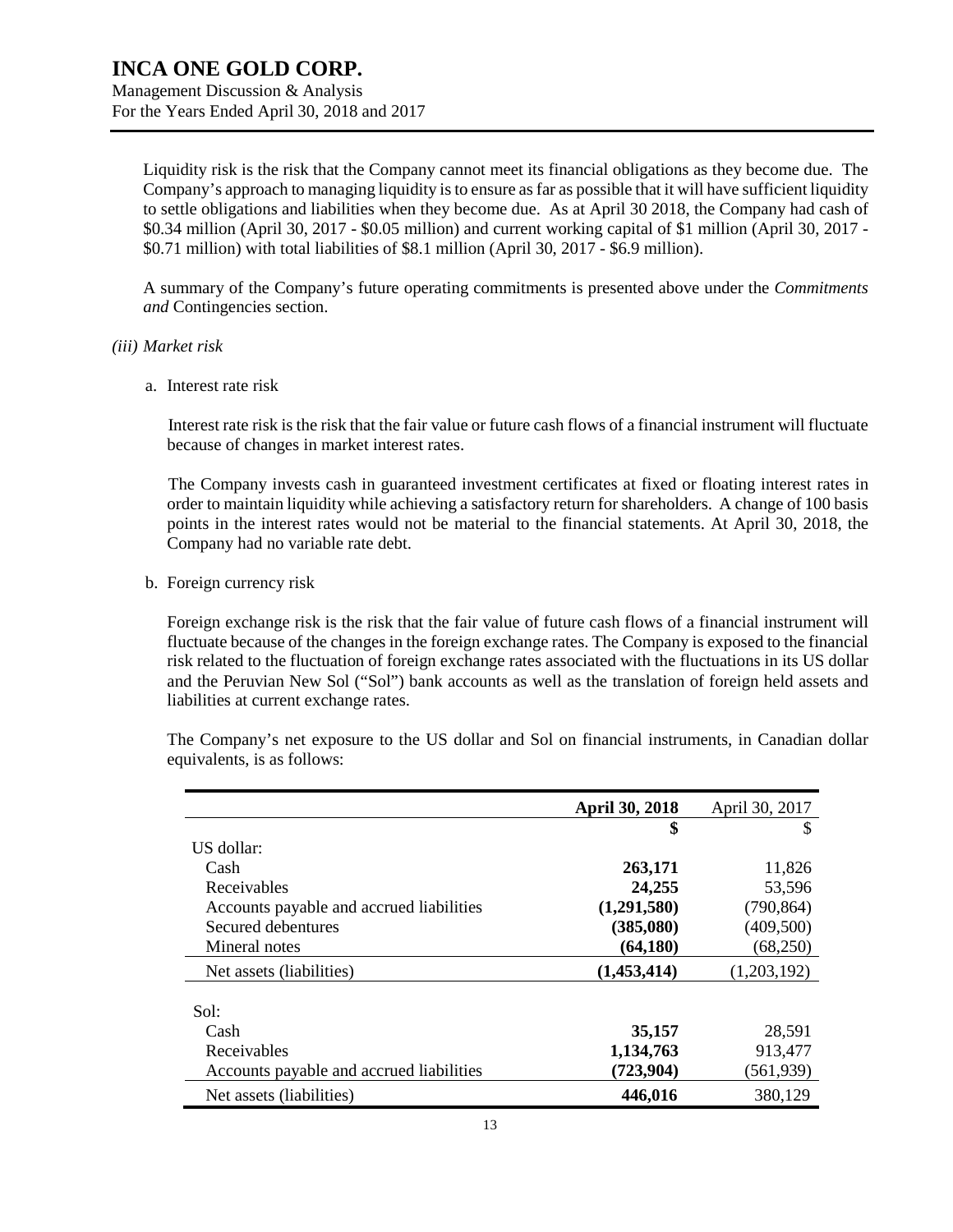Assuming all other variables constant, an increase or a decrease of 10% of the US dollar against the Canadian dollar, as of April 30, 2018 would have change the Company's net loss by approximately \$0.15 million. Assuming all other variables constant, an increase or a decrease of 10% of the Peruvian sol against the Canadian dollar, as of April 30, 2018 would have change the Company's net loss by approximately \$0.04 million.

The Company had no hedging agreements in place with respect to foreign exchange rates.

c. Commodity price risk

Commodity price risk is the risk of financial loss resulting from movements in the price of the Company's commodity inputs and outputs. The Company's price risk relates primarily to: the spot price of gold for its deferred revenue financial liability balance and future gold price expectations as it relates to sales revenues. The Company continuously monitors precious metal trading prices as they are included in projections prepared to determine its future strategy.

### **Off-Balance Sheet Arrangements**

The Company has not entered into any off-balance sheet arrangements.

### **Critical Accounting Policies and Estimates**

The preparation of the Company's consolidated financial statements in accordance with IAS 1, *Presentation of Financial Statements*, requires management to make certain critical accounting estimates and to exercise judgment that affect the accounting policies and the reported amounts of assets, liabilities and disclosure of contingent assets and liabilities at the date of the consolidated financial statements and reported amounts of revenues and expenses during the reporting period. Estimates and assumptions are continually evaluated based on historical experience and other factors, including expectations of future events that are believed to be reasonable under the circumstances. In the future, actual experience may differ from these estimates and assumptions. Revisions to accounting estimates are recognized in the period in which the estimates are revised and in any future periods affected. Uncertainty about these assumptions and estimates could result in outcomes that require a material adjustment to the carrying amounts of assets or liabilities in future periods.

Significant accounting judgments that Management has made in the process of applying accounting policies which it considers have had the most significant effect on the amounts recognized in the consolidated financial statements include, but are not limited to going concern, title to and economic recoverability and probability of future economic benefits of exploration and evaluation assets, date of commencement of commercial production, and determination of functional currency. Management considers the areas currently requiring a significant degree of estimation and assumption and which have a significant risk of resulting in a material adjustment to the carrying amount of assets and liabilities within the next financial year, to include, but not be limited to, the value attributed to share-based compensation, convertible debentures and debentures with warrants, marketable securities, asset retirement and reclamation obligation, and deferred taxes.

These accounting policies and estimates are further discussed in the Company's annual audited consolidated financial statements at April 30, 2018.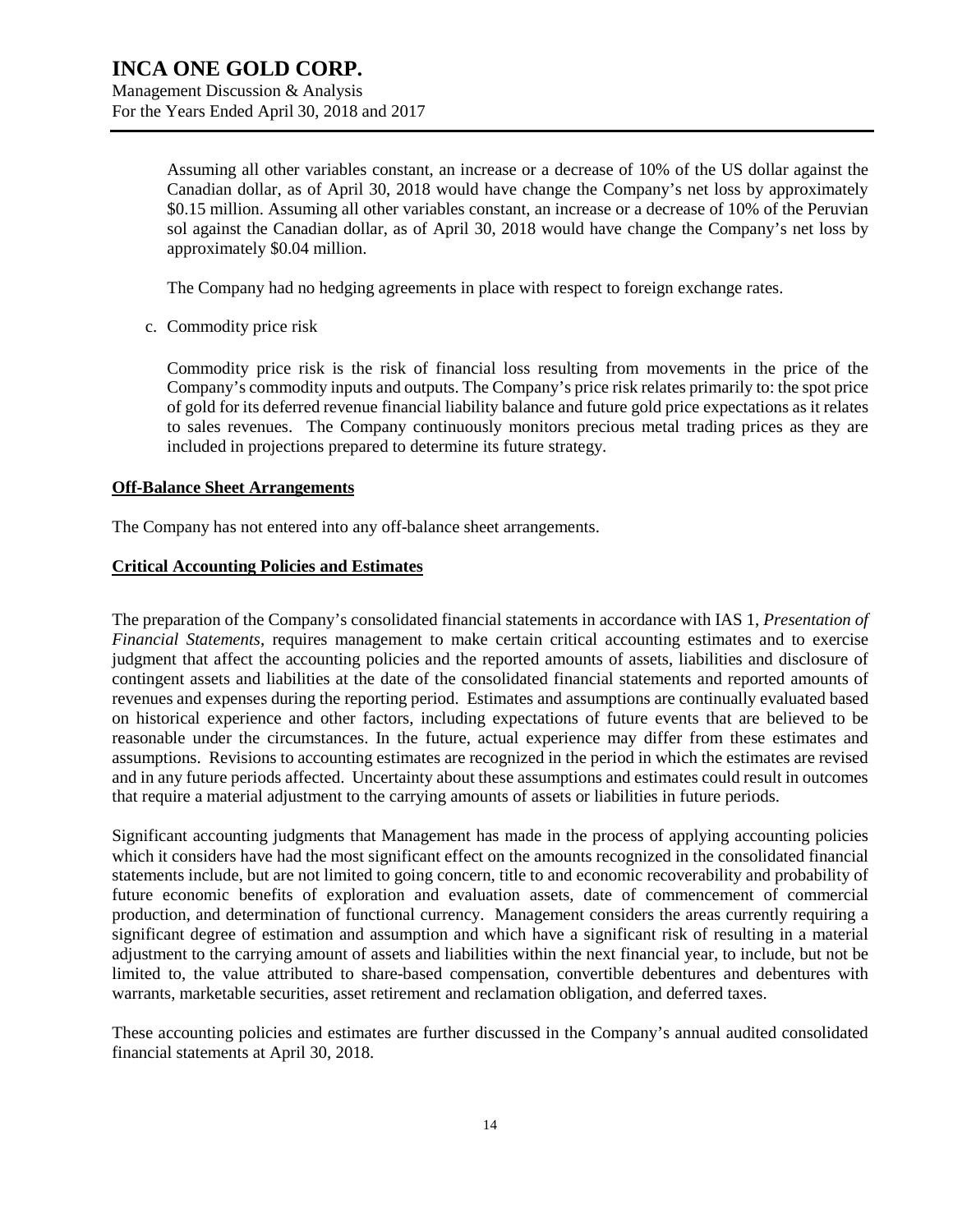Management Discussion & Analysis For the Years Ended April 30, 2018 and 2017

### **Risks and Uncertainties**

Mineral processing and natural resources exploration, development, and production involve a number of business risks, some of which are beyond the Company's control. These can be categorized as operational, financial and regulatory risks.

### *Operational Risks:*

The Company continuously monitors and responds to changes in operational risks, such as those noted below, and seeks to adhere to all regulations governing its operations.

Mineral Supply: The Company may not be able to source sufficient mill feed to economically operate the Chala Plant. In particular the Company currently sources material exclusively from third party sources and faces a competitive marketplace for purchase of supply from Peruvian government-approved mineral sources. Consequently, the Company does not have control over the mineral grade, metallurgical recovery, nor quantities received, noting that the Company mitigates this risk by working with minimum cut-off purchase grades, providing fair terms to their customers, and sourcing material form established suppliers to ensure best efficiency and profitability of its plant operation.

Production Schedules: In relation to the mineral supply risks, no assurances can be provided that production schedules at the Chala Plant, and the related operating margins and cash flows, are achieved, noting that failure to meet these schedules can have an adverse impact on the Company's profitability, results of operations, cash flows, and overall financial conditions.

Qualified Staff: Due to the competitive marketplace, the Company may have difficulty in hiring and retaining skilled employees and contractors to source sufficient mineral feed, operate the Chala Plant effectively (noting the diversity of mill feed received), and effectively administer the Peruvian permitting, compliance, exportation, and regulatory functions.

Regulations, Permits, and Hazards: The Company must also manage changing governmental laws and regulations, and the Company cannot guarantee title to its properties and permits. The Company must also contend with environmental hazards (including discharge of pollutants or hazardous chemicals), as well as industrial accidents and occupational and health hazards, mechanical failures, the unavailability of materials and equipment, and lack of accessibility to required expertise.

Resource Properties: The Company may not be able to find and develop resource properties economically. In addition, the Company may have to deal with development and mining issues including pit slope failures, unusual or unexpected rock formations, poor or unexpected geological or metallurgical conditions, poor or inadequate ventilation, failure of mine communication systems, poor water conditions, interruptions to gas and electricity supplies, human error and adverse weather conditions.

Acquisitions: There is no assurance that the Company will acquire additional mineral properties and/or processing plants and any acquisitions may expose the Company to new risks, and the mining industry is intensely competitive for the acquisition of new properties and plants.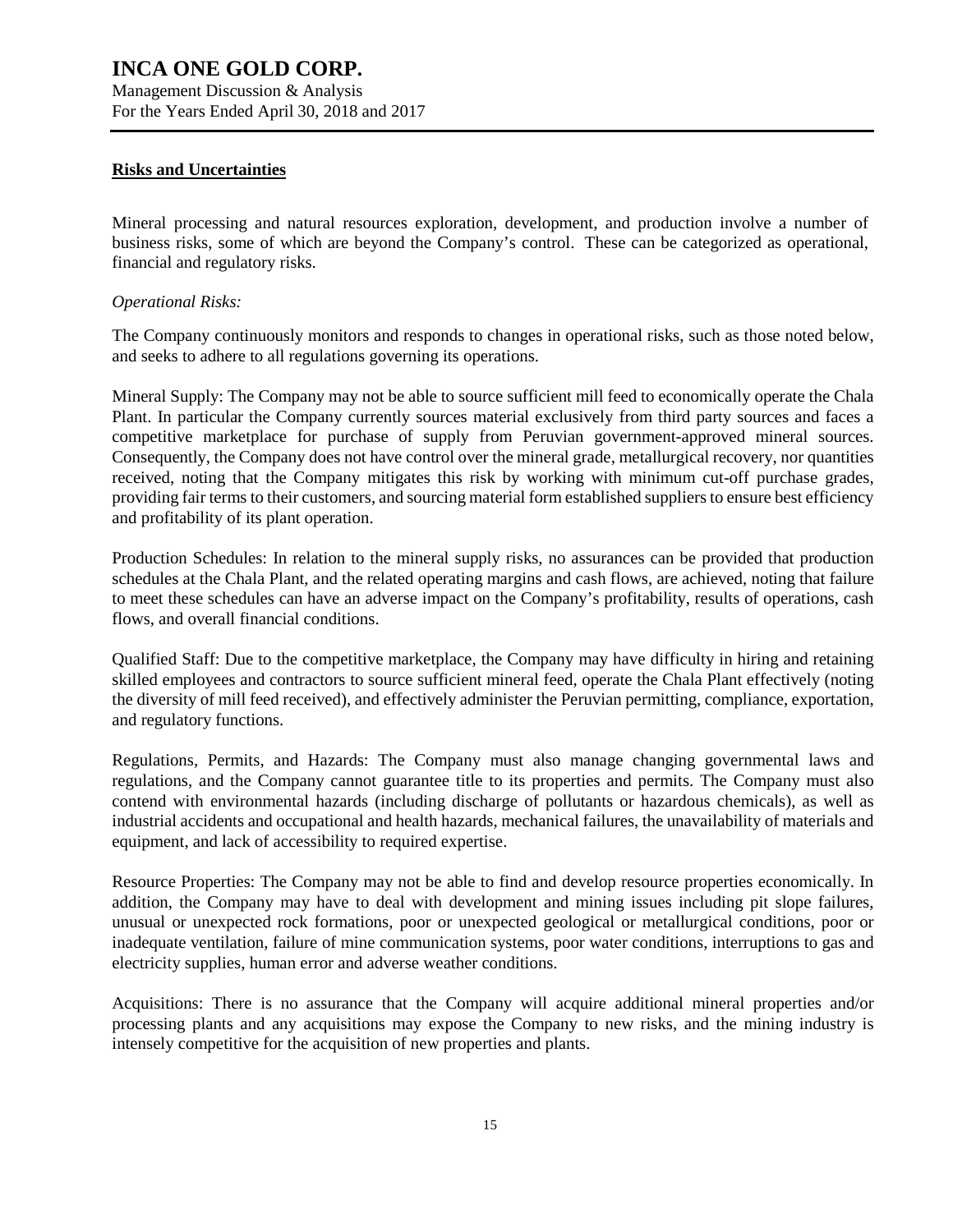Management Discussion & Analysis For the Years Ended April 30, 2018 and 2017

### *Financial risks:*

Financial risks include commodity prices, interest rates and fluctuating foreign exchange rates, all of which are beyond the Company's control. Additional financial risks are the Company's ability to raise capital to continue funding its operations.

### *Regulatory risks:*

Regulatory risks include the possible delays in getting regulatory approval to, and permits for, the transactions that the Board of Directors believe to be in the best interest of the Company, and include increased fees for filings, the introduction of ever more complex reporting requirements the cost of which the Company must meet in order to maintain its exchange listing.

### *Financial Instruments and Risk:*

For a description of the risks faced by the Company with respect to financial instruments, see the Company's audited consolidated financial statements for years ended April 30, 2018 and 2017.

### **Cautionary Statement on Forward-Looking Information**

This MD&A contains forward-looking statements. All statements, other than statements of historical fact, constitute "forward-looking statements" and include any information that addresses activities, events or developments that the Company believes, expects or anticipates will or may occur in the future including the Company's strategy, plans or future financial or operating performance and other statements that express management's expectations or estimates of future performance.

Forward-looking statements are generally identifiable by the use of the words "may", "will", "should", "continue", "expect", "anticipate", "estimate", "believe", "intend", "plan" or "project" or the negative of these words or other variations on these words or comparable terminology. All such forward-looking information and statements are based on certain assumptions and analyses made by the Company's management in light of their experience and perception of historical trends, current conditions and expected future developments, as well as other factors management believes are appropriate in the circumstances. These statements, however, are subject to known and unknown risks, uncertainties and other factors that may cause the actual results, level of activity, performance or achievements of the Company to be materially different from those expressed, implied by or projected in the forward-looking information or statements.

Important factors that could cause actual results to differ from these forward-looking statements include but are not limited to: risks related to the exploration and potential development of the Company's projects, risks related to international operations, the actual results of current exploration activities, conclusions of economic evaluations, changes in project parameters as plans continue to be refined, future prices of minerals, as well as those factors discussed in the sections relating to risk factors of the Company set out in this MD&A.

There can be no assurance that any forward-looking statements will prove to be accurate, as actual results and future events could differ materially from those anticipated in such statements. Accordingly, the reader should not place any undue reliance on forward-looking information or statements. Except as required by law, the Company does not intend to revise or update these forward-looking statements after their date of issue, or to revise them to reflect the occurrence of future unanticipated events.